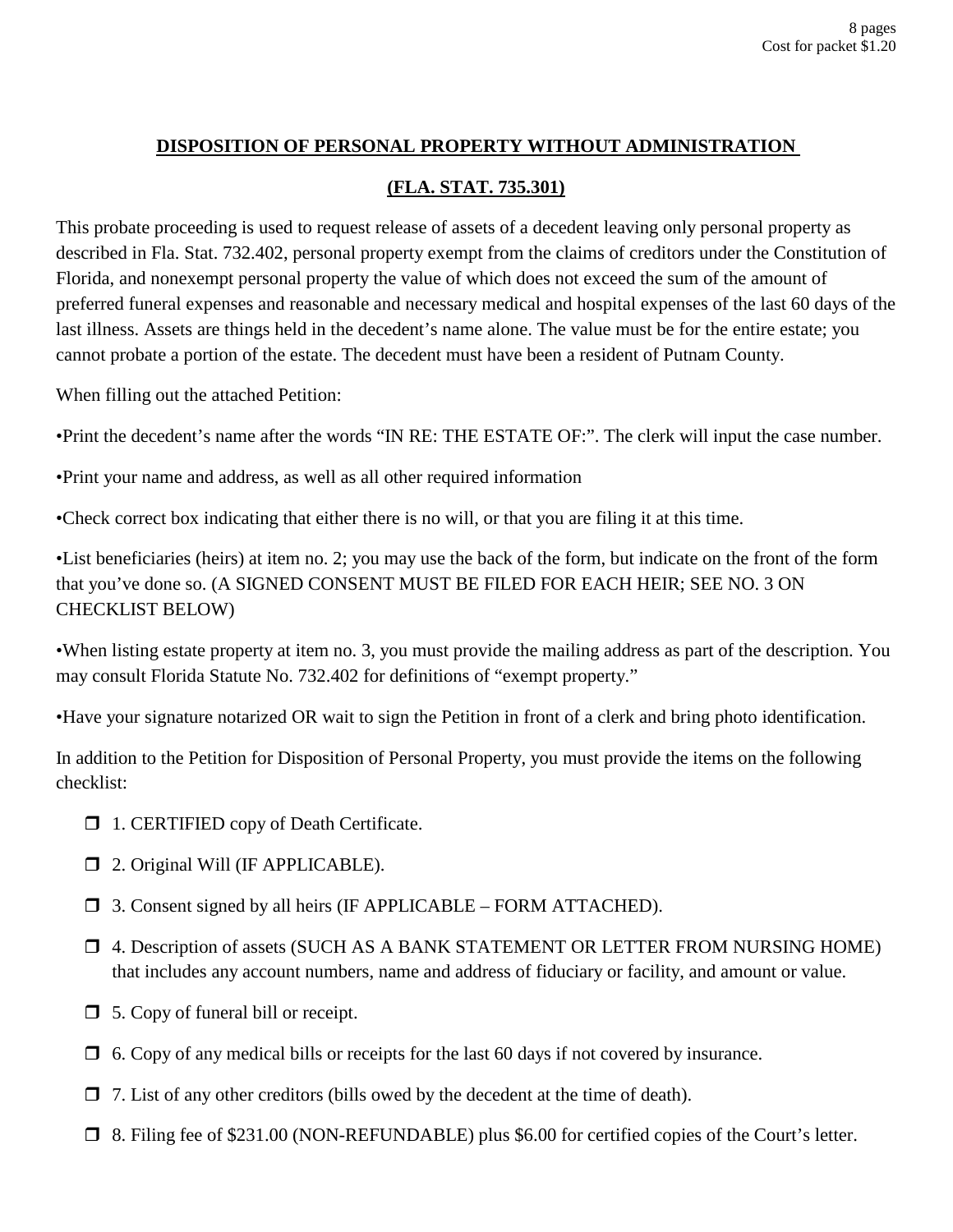All documents should be submitted to the Probate Department at 410 St. Johns Avenue, Room 233, Palatka, FL, 32177. The Court will review all documents filed and if approved, a letter will be issued to the facility authorizing distribution of the assets. There is NO guarantee that the Court will approve the Petition and an attorney may be required to file additional probate proceedings. If you have any questions, you may contact the Probate Department at (386)326-7617.

Florida Statutes 735.301 and 732.402 follow:

735.301 Disposition without administration.—

(1) No administration shall be required or formal proceedings instituted upon the estate of a decedent leaving only personal property exempt under the provisions of s. 732.402, personal property exempt from the claims of creditors under the Constitution of Florida, and nonexempt personal property the value of which does not exceed the sum of the amount of preferred funeral expenses and reasonable and necessary medical and hospital expenses of the last 60 days of the last illness.

(2) Upon informal application by affidavit, letter, or otherwise by any interested party, and if the court is satisfied that subsection (1) is applicable, the court, by letter or other writing under the seal of the court, may authorize the payment, transfer, or disposition of the personal property, tangible or intangible, belonging to the decedent to those persons entitled.

(3) Any person, firm, or corporation paying, delivering, or transferring property under the authorization shall be forever discharged from liability thereon.

## 732.402 Exempt property.—

(1) If a decedent was domiciled in this state at the time of death, the surviving spouse, or, if there is no surviving spouse, the children of the decedent shall have the right to a share of the estate of the decedent as provided in this section, to be designated "exempt property."

(2) Exempt property shall consist of:

(a) Household furniture, furnishings, and appliances in the decedent's usual place of abode up to a net value of \$20,000 as of the date of death.

(b) Two motor vehicles as defined in s. 316.003(21), which do not, individually as to either such motor vehicle, have a gross vehicle weight in excess of 15,000 pounds, held in the decedent's name and regularly used by the decedent or members of the decedent's immediate family as their personal motor vehicles.

(c) All qualified tuition programs authorized by s. 529 of the Internal Revenue Code of 1986, as amended, including, but not limited to, the Florida Prepaid College Trust Fund advance payment contracts under s. 1009.98 and the Florida Prepaid College Trust Fund participation agreements under s. 1009.981.

(d) All benefits paid pursuant to s. 112.1915.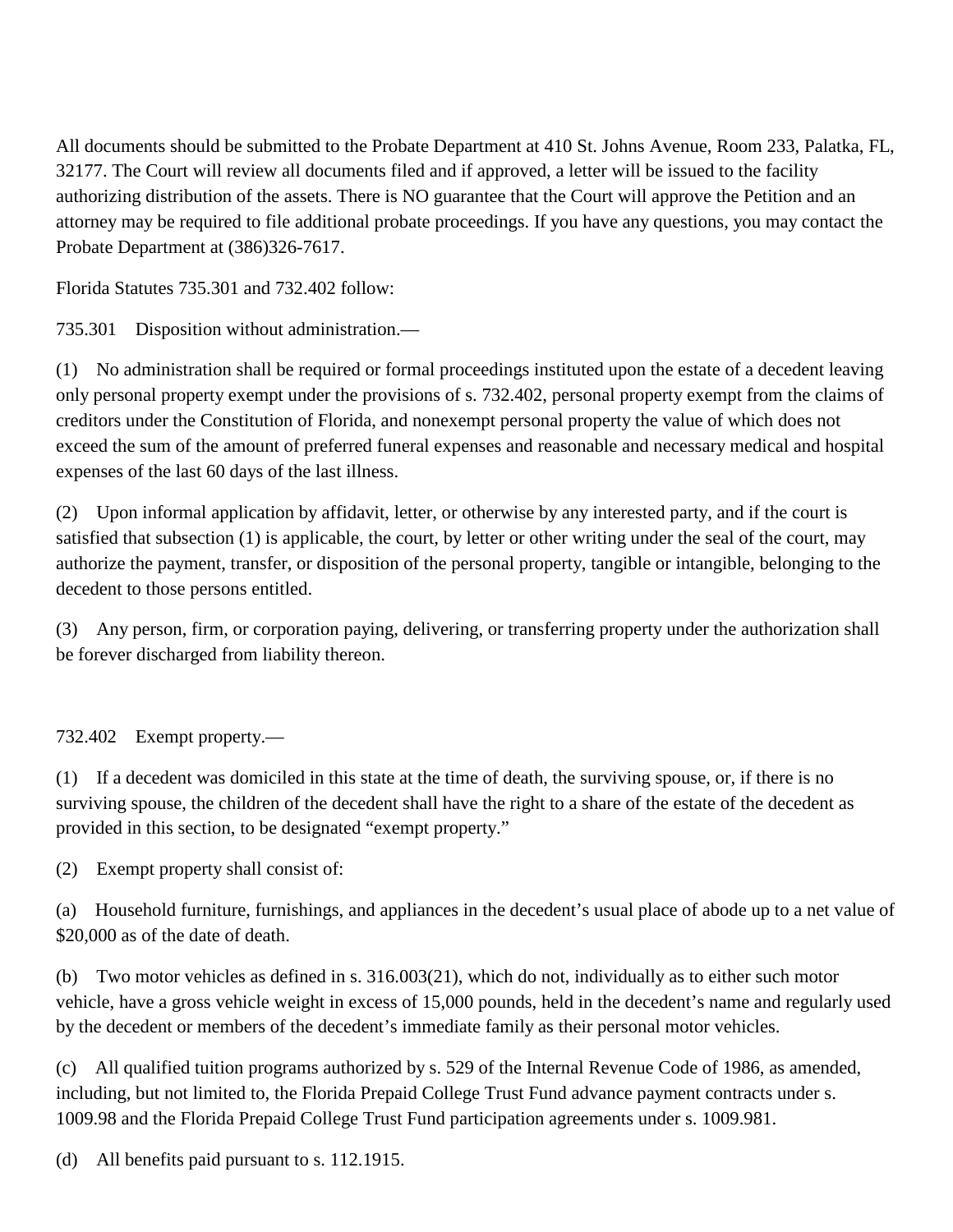(3) Exempt property shall be exempt from all claims against the estate except perfected security interests thereon.

(4) Exempt property shall be in addition to protected homestead, statutory entitlements, and property passing under the decedent's will or by intestate succession.

(5) Property specifically or demonstratively devised by the decedent's will to any devisee shall not be included in exempt property. However, persons to whom property has been specifically or demonstratively devised and who would otherwise be entitled to it as exempt property under this section may have the court determine the property to be exempt from claims, except for perfected security interests thereon, after complying with the provisions of subsection (6).

(6) Persons entitled to exempt property shall be deemed to have waived their rights under this section unless a petition for determination of exempt property is filed by or on behalf of the persons entitled to the exempt property on or before the later of the date that is 4 months after the date of service of the notice of administration or the date that is 40 days after the date of termination of any proceeding involving the construction, admission to probate, or validity of the will or involving any other matter affecting any part of the estate subject to this section.

(7) Property determined as exempt under this section shall be excluded from the value of the estate before residuary, intestate, or pretermitted or elective shares are determined.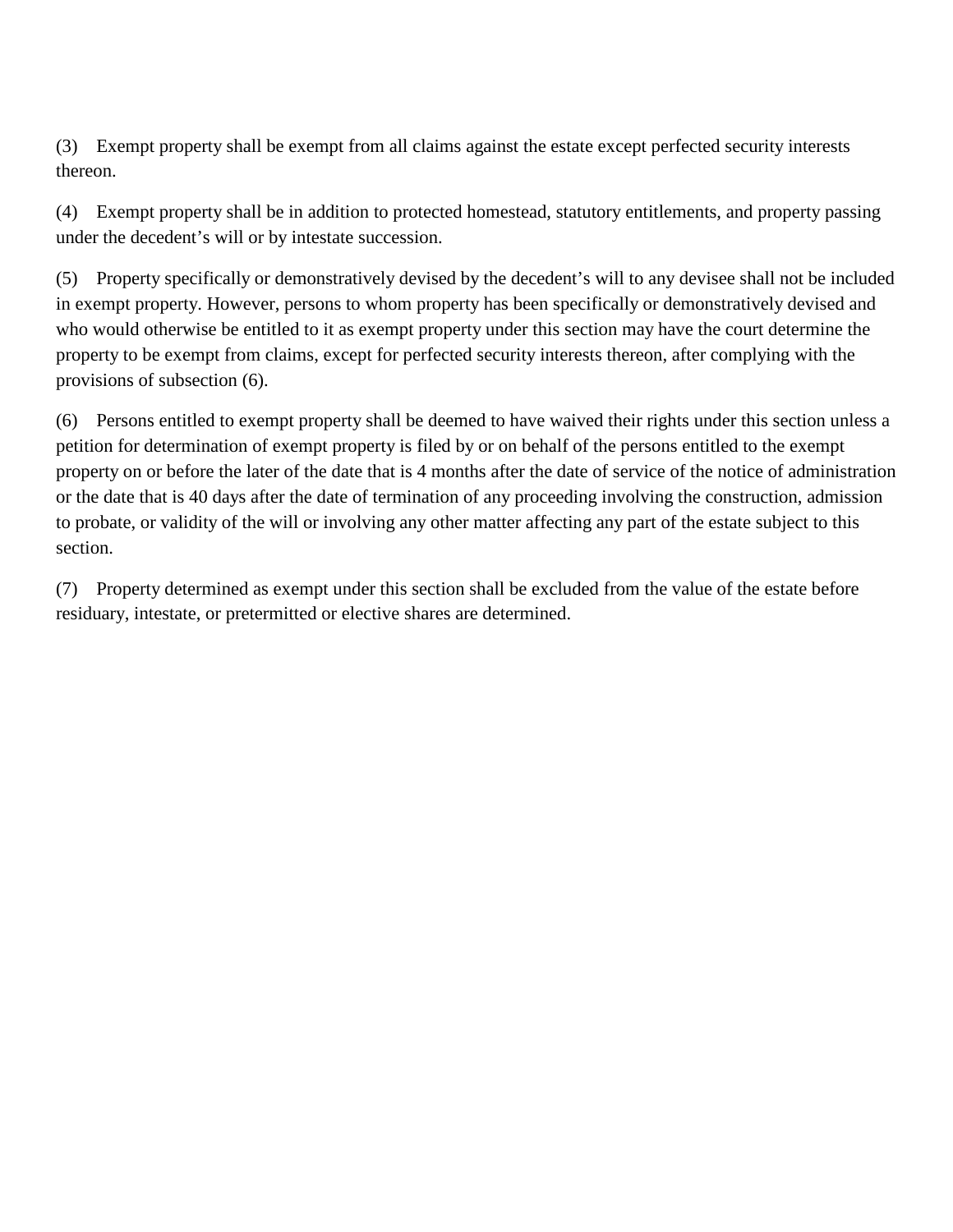## **IN THE CIRCUIT COURT SEVENTH JUDICIAL CIRCUIT, IN AND FOR PUTNAM COUNTY, FLORIDA.**

#### IN RE: THE ESTATE OF: **PROBATE DIVISION**

**\_\_\_\_\_\_\_\_\_\_\_\_\_\_\_\_\_\_\_\_\_\_\_\_\_\_\_\_\_\_\_\_\_\_**

CASE NO. \_\_\_\_-\_\_\_\_\_\_\_-CP DIVISION \_\_\_\_

Deceased.

### **DISPOSITION OF PERSONAL PROPERTY WITHOUT ADMINISTRATION**

#### **Verified statement**

| 1.          |                                                                                                                                       |                                                              |                                |
|-------------|---------------------------------------------------------------------------------------------------------------------------------------|--------------------------------------------------------------|--------------------------------|
|             |                                                                                                                                       |                                                              |                                |
|             |                                                                                                                                       |                                                              |                                |
|             | _____________________, and, if known, whose age was ____ and whose social security number is _______________.                         |                                                              |                                |
| 2.          | The decedent left no will.<br>So far as is known, the names of the beneficiaries of decedent's estate and of the decedent's surviving |                                                              |                                |
|             | spouse, if any, their addresses and relationships to decedent, and the dates of birth of an who are minors are:                       |                                                              |                                |
| <b>NAME</b> | <b>ADDRESS</b>                                                                                                                        | <b>RELATIONSHIP</b>                                          | <b>BIRTHDATE</b><br>(IF MINOR) |
|             |                                                                                                                                       |                                                              |                                |
|             |                                                                                                                                       |                                                              |                                |
|             |                                                                                                                                       | <u> 1989 - Andrea Sterne, amerikansk politiker (d. 1989)</u> |                                |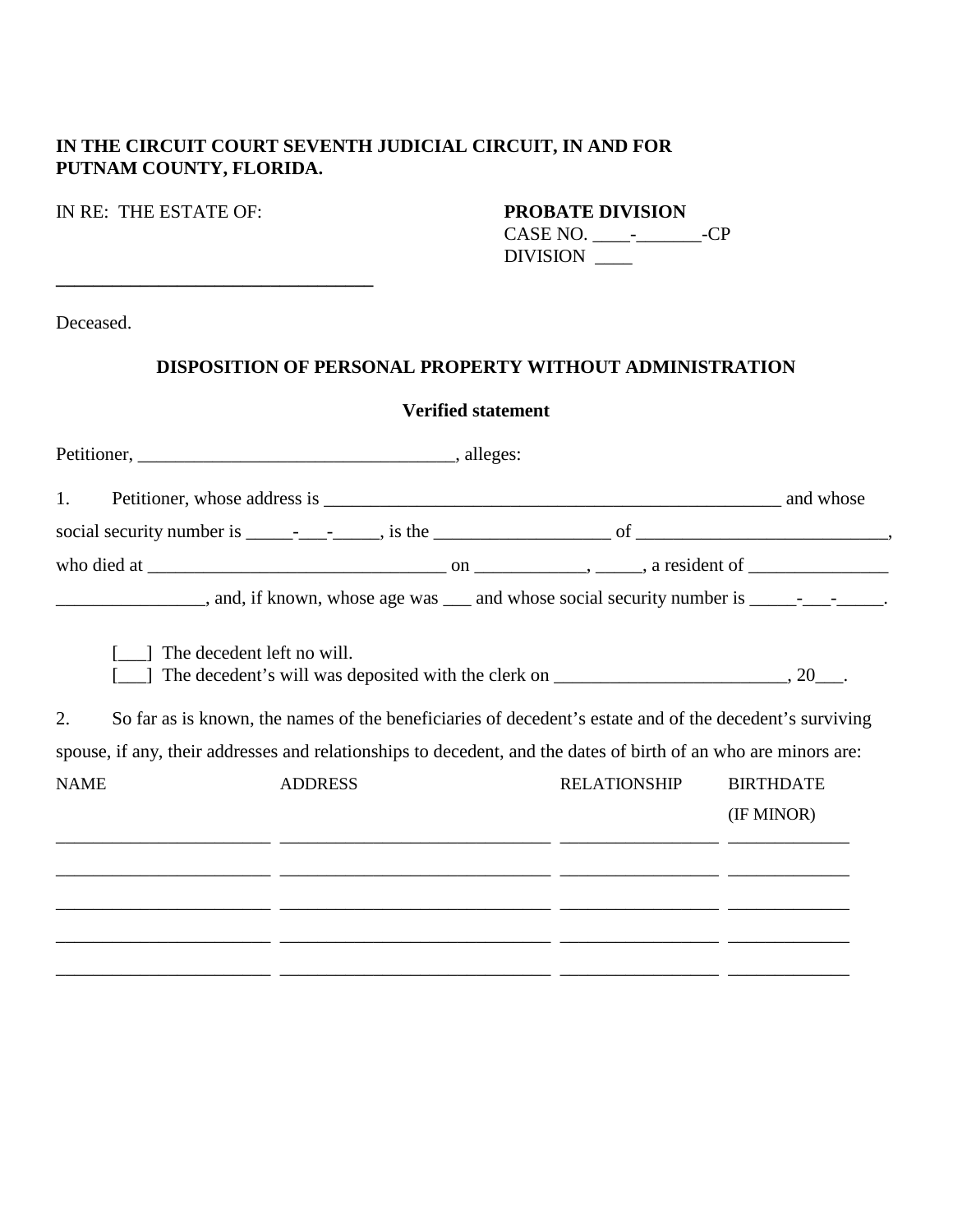3. The estate of decedent consists only of personal property exempt under the provisions of Section 732.402 of the Florida Probate Code, personal property exempt from the claims of creditors under the Constitution of Florida, and non-exempt personal property the value of which does not exceed the sum of the amount of preferred funeral expenses and reasonable and necessary medical and hospital expenses of the last 60 days of the decedent's last illness, all being described as follows:

|             | <b>EXEMPT:</b>                                                                                      |                  |                                            |                        |
|-------------|-----------------------------------------------------------------------------------------------------|------------------|--------------------------------------------|------------------------|
|             | Description                                                                                         |                  | Value                                      |                        |
|             |                                                                                                     |                  |                                            |                        |
|             | NON-EXEMPT:<br>Description                                                                          |                  | Value                                      |                        |
| 4.          | Preferred funeral expenses (statement or receipt attached):                                         |                  |                                            |                        |
| Services by |                                                                                                     |                  | Amount                                     | Paid or Due            |
| 5.          | Medical and hospital expenses for the last 60 days of last illness (statement or receipt attached): |                  |                                            |                        |
|             | Services by                                                                                         | Type of Services | Amount                                     | Paid or Due            |
| 6.          | Other debts of decedent:                                                                            |                  |                                            |                        |
| Creditor    |                                                                                                     |                  | Goods or Services (how incurred)<br>Amount |                        |
| 7.          | Requested payment or distribution to:                                                               |                  |                                            |                        |
| Name        |                                                                                                     | Property         |                                            | <b>Amount or Value</b> |
|             |                                                                                                     |                  |                                            |                        |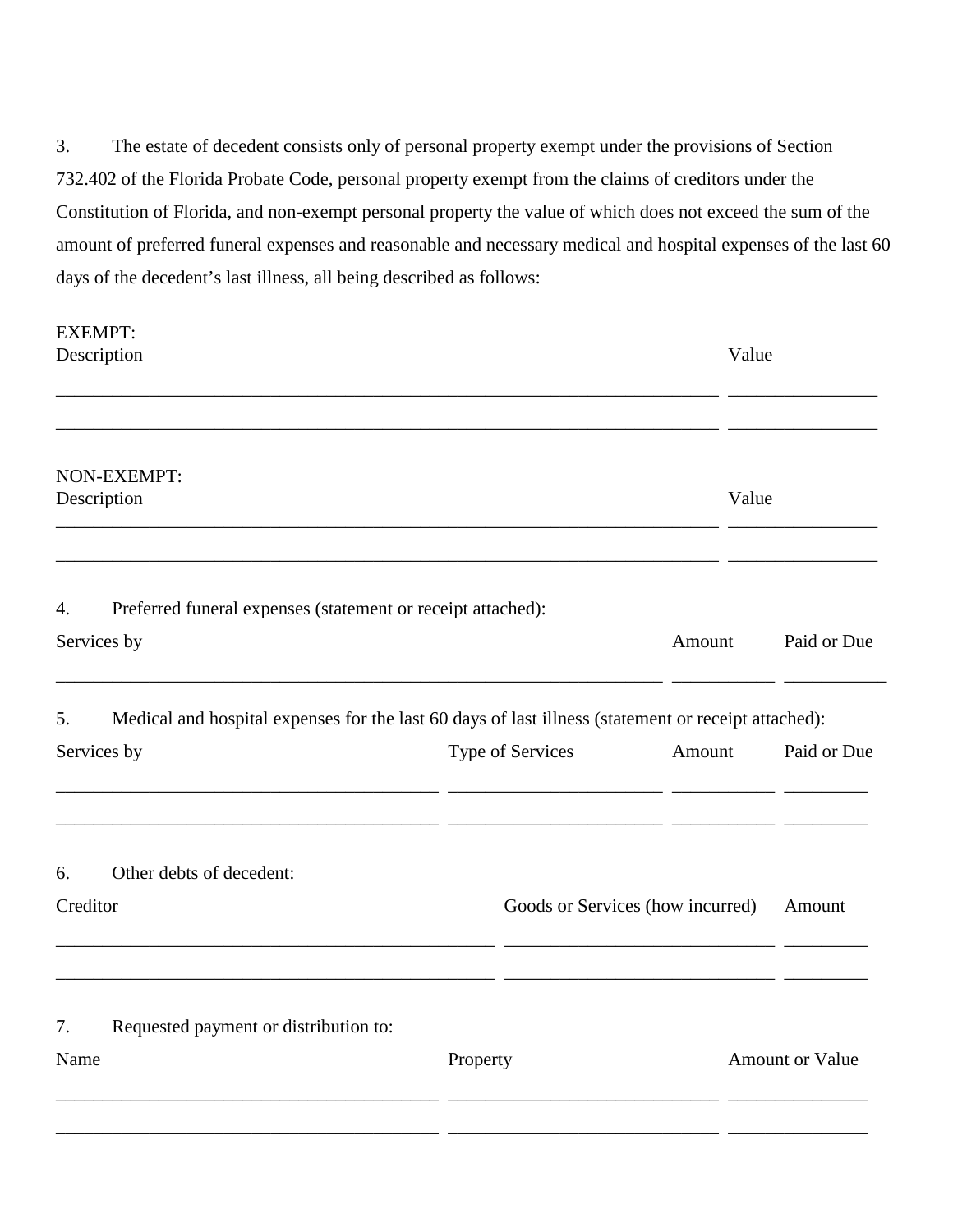8. I know of no other assets or debts of the decedent except: \_\_\_\_\_\_\_\_\_\_\_\_\_\_\_\_\_\_\_\_\_\_\_\_\_\_\_\_\_\_\_\_\_\_\_\_\_

Under penalties of perjury, I declare I have read the foregoing and the facts alleged are true, to the best of my knowledge and belief.

 $\frac{1}{2}$  ,  $\frac{1}{2}$  ,  $\frac{1}{2}$  ,  $\frac{1}{2}$  ,  $\frac{1}{2}$  ,  $\frac{1}{2}$  ,  $\frac{1}{2}$  ,  $\frac{1}{2}$  ,  $\frac{1}{2}$  ,  $\frac{1}{2}$  ,  $\frac{1}{2}$  ,  $\frac{1}{2}$  ,  $\frac{1}{2}$  ,  $\frac{1}{2}$  ,  $\frac{1}{2}$  ,  $\frac{1}{2}$  ,  $\frac{1}{2}$  ,  $\frac{1}{2}$  ,  $\frac{1$ 

| (Signature of Petitioner)                                                        |               |                                       |  |
|----------------------------------------------------------------------------------|---------------|---------------------------------------|--|
| (Name of Petitioner)                                                             |               |                                       |  |
| (Address)                                                                        | (City, State) |                                       |  |
| <u> 1989 - Johann John Stone, mars and de Brasilian (b. 1989)</u><br>(Telephone) |               |                                       |  |
|                                                                                  |               |                                       |  |
|                                                                                  |               |                                       |  |
| identification.                                                                  |               |                                       |  |
| Matt Reynolds<br><b>Clerk of Circuit Court</b>                                   |               | <b>State of Florida Notary Public</b> |  |
|                                                                                  |               | signature                             |  |
| Deputy Clerk                                                                     |               |                                       |  |
|                                                                                  |               | print name                            |  |
| $\overbrace{\hspace{2.5cm}}^{20}$                                                |               | My commission expires:                |  |